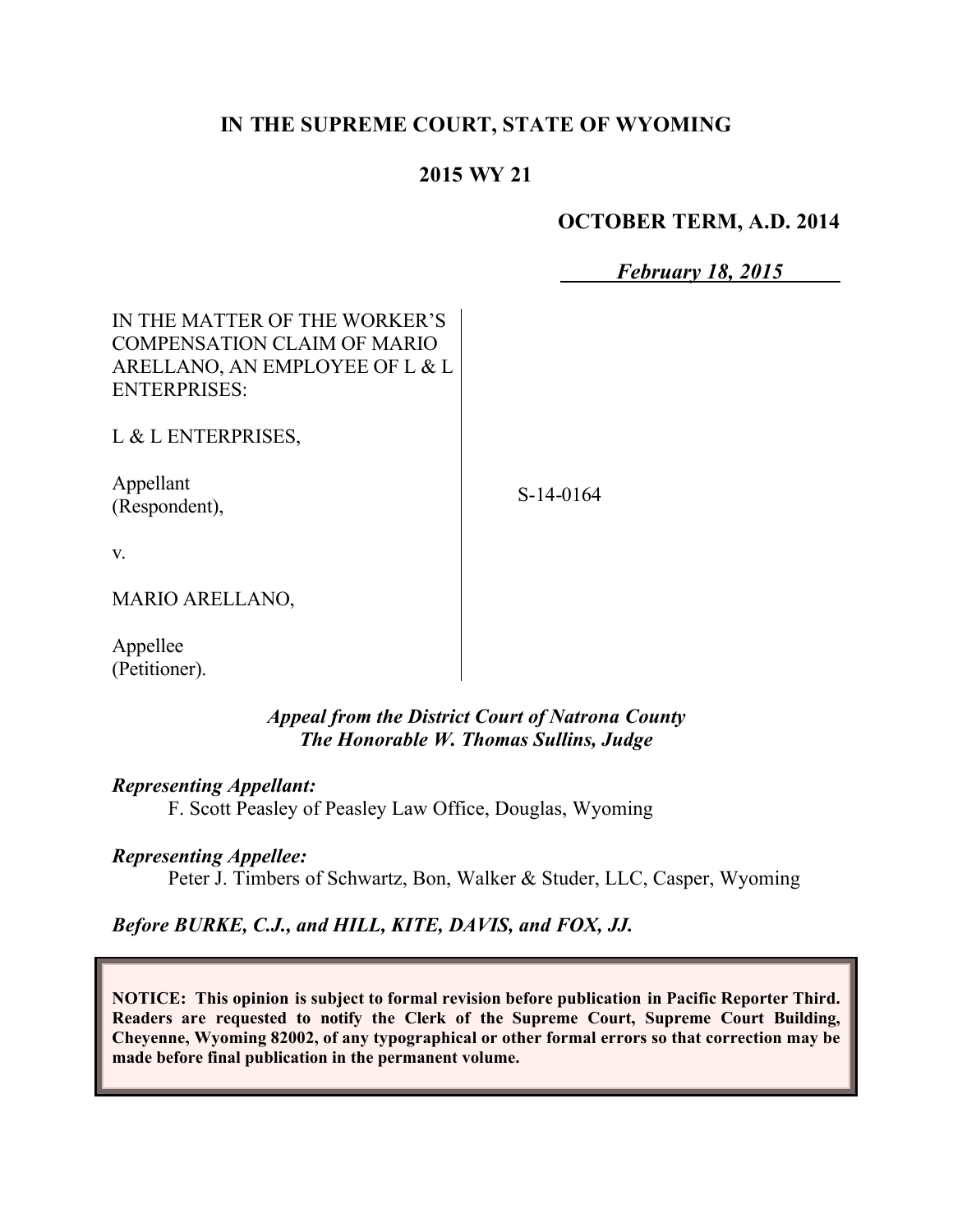**DAVIS**, Justice.

[¶1] Appellant L&L Enterprises challenges a district court order requiring the Wyoming Division of Workers' Compensation to award benefits to its former employee, Appellee Mario Arellano. After he was injured on the job and made a worker's compensation claim, Mr. Arellano turned out to be an alien who was not authorized to be or work in the United States. L&L urges us to find that the Office of Administrative Hearings (OAH) was correct in denying him benefits, asserting that he is not an "employee" as defined by Wyo. Stat. Ann. § 27-14-102(a)(vii) (LexisNexis Supp. 2014) and that he is not entitled to benefits because he fraudulently obtained his employment by providing false documentation.

[¶2] We find that the district court was correct in concluding the OAH's action was not in accordance with the law and in awarding benefits. We therefore affirm.

#### **ISSUES**

[¶3] 1. Was the OAH's order denying worker's compensation benefits for Arellano, because he did not meet the definition of "employee" under the Wyoming Workers' Compensation Act, in accordance with the law?

2. Do Arellano's misrepresentations in providing false documentation and information to secure employment vitiate any right to receive benefits under the Act?

## **FACTS**

[¶4] Arellano sought employment with L&L, which required him to complete a Form  $I-9$  and provide two forms of identification.<sup>1</sup> Arellano filled out the employee portion of

 $\overline{a}$ <sup>1</sup> A Form I-9 is utilized for verifying the identity and employment authorization of an individual hired for employment in the United States. *See* http://www.uscis.gov/i-9 (last visited Feb. 4, 2015). The U.S. Citizen and Immigration Services explains:

All U.S. employers must ensure proper completion of Form I-9 for each individual they hire for employment in the United States. This includes citizens and noncitizens. Both employees and employers (or authorized representatives of the employer) must complete the form. On the form, an employee must attest to his or her employment authorization. The employee must also present his or her employer with acceptable documents evidencing identity and employment authorization. The employer must examine the employment eligibility and identity document(s) an employee presents to determine whether the document(s) reasonably appear to be genuine and to relate to the employee and record the document information on the Form I-9.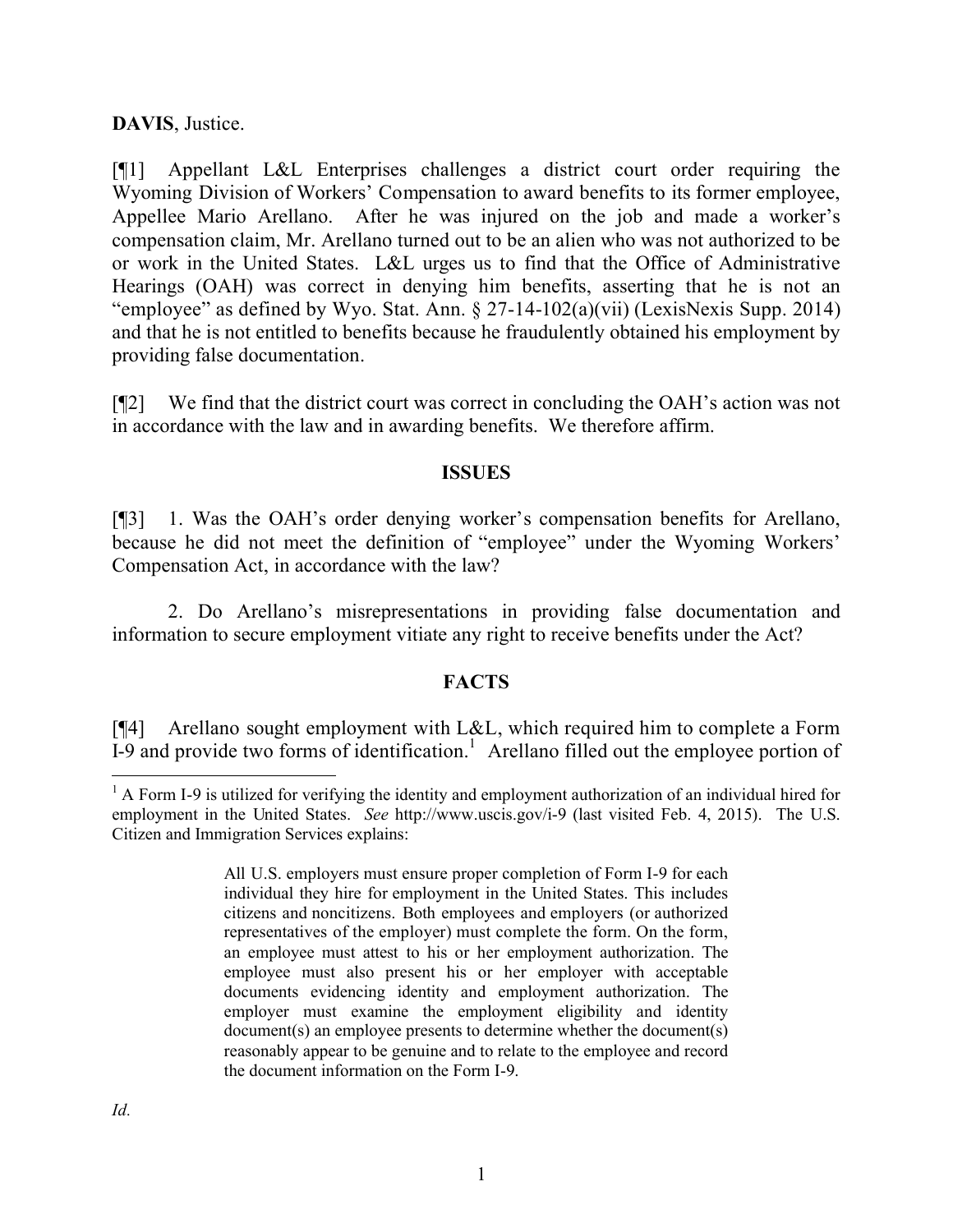the I-9, attesting under penalty of perjury that he was a citizen or national of the United States.<sup>2</sup> He also provided a New Mexico driver's license and a social security card that L&L examined to confirm his identity and citizenship.

[¶5] After being employed for roughly four months, Arellano hurt his lower back on the job, and soon thereafter completed a Wyoming Report of Injury. The Wyoming Division of Workers' Compensation issued a *Final Determination Regarding Compensability* in which it denied Arellano's claim for coverage, determining that it could not approve payment of the claimed benefits because: (1) it had not received requested medical documentation to support the claim that a work-related injury had occurred; (2) the incident did not meet the definition of an injury in the workers' compensation statutes; and (3) it had not received requested information to prove residency and authorization to work in the United States.

[¶6] Arellano challenged the Division's decision by appealing to the Office of Administrative Hearings. A contested case hearing was held, and Arellano admitted that his social security card was a fake he bought on the street from someone. He also admitted that the information on the Form I-9 was therefore false, that he was a citizen of Mexico, and that he "didn't know" if he had permission to work in the United States.

[¶7] After a hearing, the OAH hearing examiner assigned to the case issued his *Findings of Fact, Conclusions of Law, and Order*, in which he held that Arellano met his burden of establishing that he suffered a low back injury during the course and scope of his employment. However, the examiner held that he had failed to establish that he was a covered "employee" as defined under Wyoming's workers' compensation statutes. The examiner found that L&L did in fact reasonably believe that Arellano was a citizen who could lawfully work in this country. Nonetheless, he found "it hard to believe the Wyoming Legislature intended to provide coverage when fraud has been committed" and that "an employer's 'reasonable belief' must be based upon valid information . . . ." He therefore denied benefits.

[¶8] Arellano petitioned the district court for review of the OAH decision. The court reversed the OAH, finding that its denial of Arellano's claim for "workers' compensation benefits was arbitrary, capricious, an abuse of discretion or otherwise not in accordance with law." It reasoned that the workers' compensation statute's definition of a covered employee, "by its clear and unambiguous terms, requires only that an employer reasonably believe that, based upon the documents in its possession at the date of hire and at the date of the injury, the employee is authorized to work in the United States." Applying this interpretation to the OAH findings of fact, the district court determined that Arellano had met his burden of proving each of the elements of his worker's

 $\overline{a}$ <sup>2</sup> L&L executed the employer part of the I-9 and there is no dispute about the completeness of the form.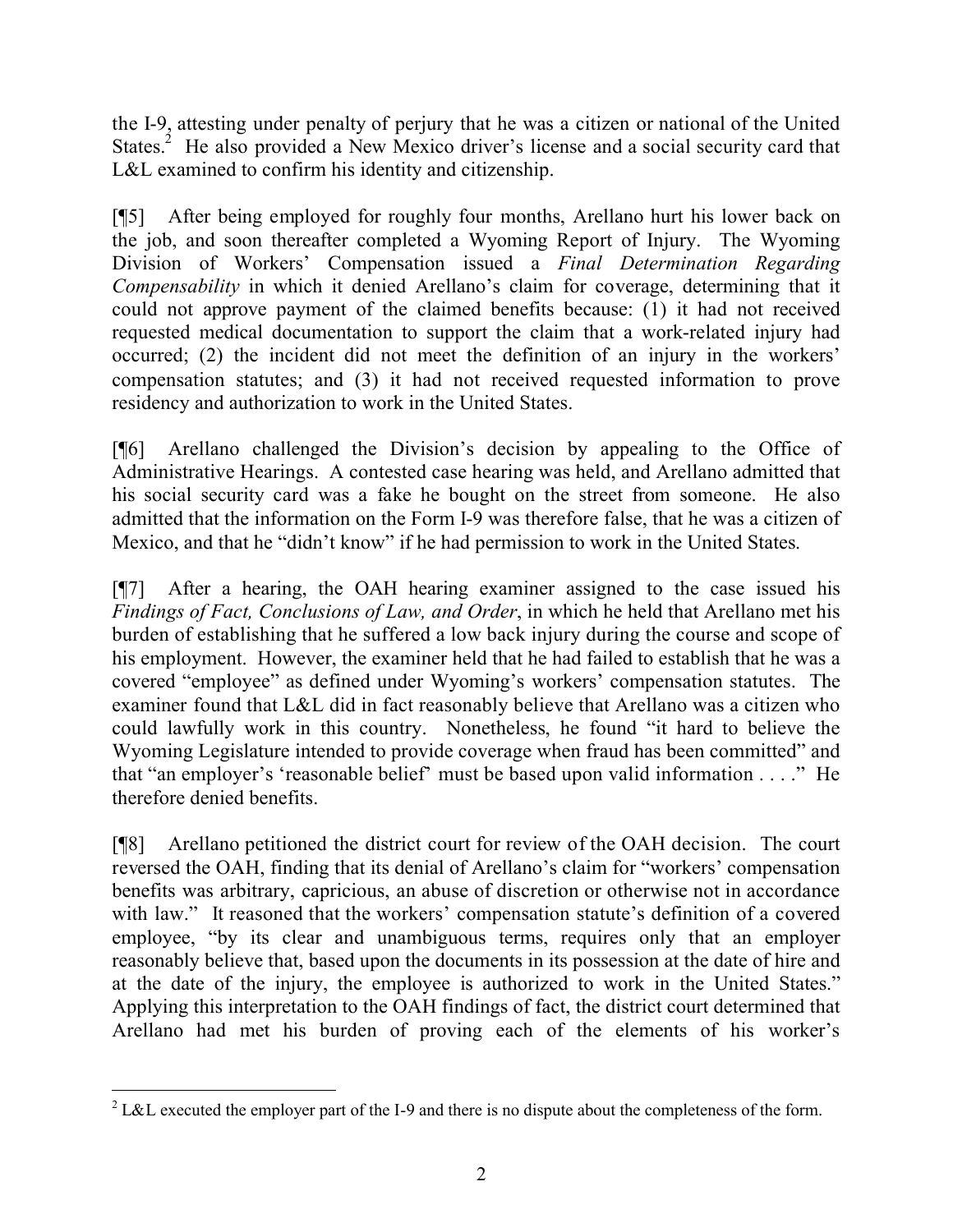compensation claim, and particularly that he was in fact an employee for workers' compensation purposes.

[¶9] L&L timely perfected this appeal.

## **STANDARD OF REVIEW**

[¶10] "On appeal from a district court order on petition for review of an administrative agency ruling, we review the case as though it came directly to this Court from the agency and give no deference to the district court's decision." *In re Hartmann*, 2015 WY 1, ¶ 19, 342 P.3d 377, 382 (Wyo. 2015). This Court's review of agency action is governed by Wyo. Stat. Ann. § 16-3-114(c) (LexisNexis 2013), which provides in pertinent part:

> (c) To the extent necessary to make a decision and when presented, the reviewing court shall decide all relevant questions of law, interpret constitutional and statutory provisions, and determine the meaning or applicability of the terms of an agency action. In making the following determinations, the court shall review the whole record or those parts of it cited by a party and due account shall be taken of the rule of prejudicial error. The reviewing court shall:

> > . . . . .<br>. . . . . .

ii) Hold unlawful and set aside agency action, findings and conclusions found to be:

(A) Arbitrary, capricious, an abuse of discretion or otherwise not in accordance with law; . . . .

We review questions of law, including statutory interpretation, *de novo*. *In re Hartmann*, ¶ 19, 342 P.3d at 382; *State ex rel. Dep't of Workforce Servs. v. Clements*, 2014 WY 68, ¶ 7, 326 P.3d 177, 179 (Wyo. 2014).

#### **DISCUSSION**

[¶11] L&L's primary argument tracks the OAH examiner's reasoning that the statutory definition of "employee" for workers' compensation benefits does not encompass illegal aliens who submit false documents and information to secure employment. L&L contends that a fake social security card does not qualify as a "document," and that its belief that Arellano was entitled to work in this country cannot be reasonable because it was based on admittedly false information.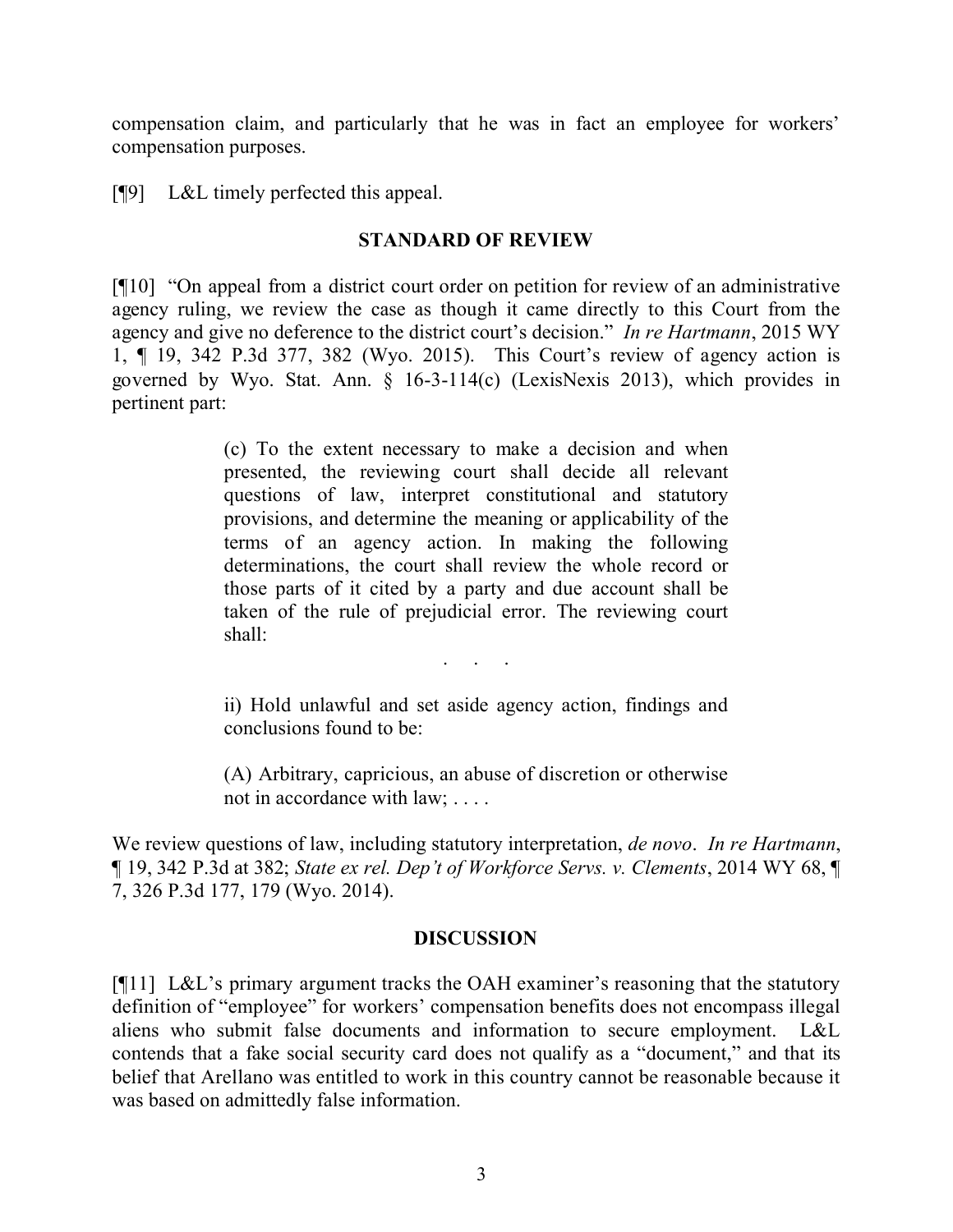[¶12] L&L also argues that Arellano's fraudulent conduct is an independent basis to deprive him of benefits. It claims that the fraud not only led it to hire him, but that any award of benefits was also the result of that fraud, because if it had not employed him, he would have had no arguable claim for workers' compensation benefits.

### *"Employee" within the meaning of the Wyoming Workers' Compensation Act*

[ $[13]$ ] We must interpret § 27-14-102(a)(vii) to determine whether Arellano is a covered "employee" as defined by that statute. *Rodriguez v. Casey*, 2002 WY 111, ¶ 20, 50 P.3d 323, 329 (Wyo. 2002) ("[O]ur job is to give effect to the most likely, most reasonable, interpretation of the statute, given its design and purpose."). In interpreting statutes, our objective is to determine the legislature's intent. *State ex rel. W. Park Hosp. Dist. v. Skoric*, 2014 WY 41, ¶ 10, 321 P.3d 334, 338 (Wyo. 2014). We must look to the ordinary and obvious meaning of the words utilized while considering their arrangement and connection with each other, "for when the words are clear and unambiguous, there is a peril that a court may impermissibly substitute its own views if any attempt is made to interpret or construe statutes on any basis other than the language invoked by the legislature." *Id.*

[¶14] When a statute is sufficiently clear and unambiguous, we will give effect to the plain and ordinary meaning of the words used in it, and we will not resort to rules of statutory construction. *Id.*, ¶ 11, 321 P.3d at 338. "A statute is unambiguous if its wording is such that reasonable persons are able to agree as to its meaning with consistency and predictability." *In re Estate of Scherer*, 2014 WY 129, ¶ 13, 336 P.3d 129, 133 (Wyo. 2014) (citation omitted). "Conversely, a statute is ambiguous only if it is found to be vague or uncertain and subject to varying interpretations." *Id.*

[¶15] A claimant seeking workers' compensation benefits must prove all of the elements of his claim by a preponderance of the evidence. *Johnson v. State ex rel. Wyoming Workers' Safety & Comp. Div*., 2014 WY 33, ¶ 21, 321 P.3d 318, 323 (Wyo. 2014). As part of that burden, the claimant must prove he is a covered employee as defined by the Act, which defines the term "employee" to include

> any person engaged in any extrahazardous employment under any appointment, contract of hire or apprenticeship, express or implied, oral or written, and includes legally employed minors, aliens authorized to work by the United States department of justice, office of citizenship and immigration services, **and aliens whom the employer reasonably believes, at the date of hire and the date of injury based upon documentation in the employer's possession, to be**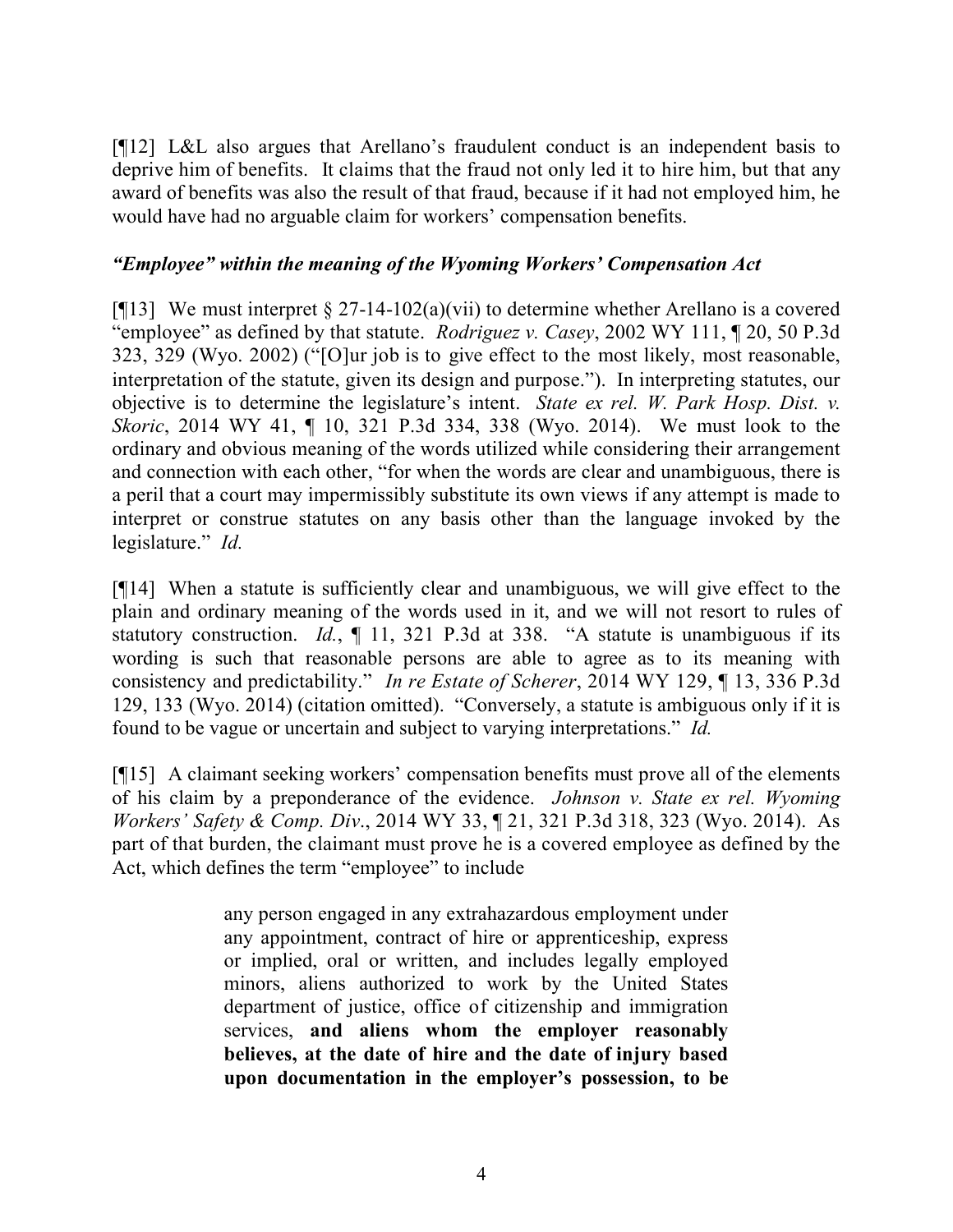### **authorized to work by the United States department of justice, office of citizenship and immigration services.**

Wyo. Stat. Ann. § 27-14-102(a)(vii) (emphasis added). The highlighted portion was added by the legislature in 2005.<sup>3</sup> See 2005 Wyo. Sess. Laws ch. 185,  $\S$  2.

[ $[16]$ ] We find the language of § 27-14-102(a)(vii) to be clear, unambiguous and straightforward. It plainly requires only that an employer reasonably believe, based upon "documentation" in its possession at the date of hire and at the date of injury, that the employee is authorized to work in the United States. The language regarding the authenticity of documents and truth of representations that L&L urges us to read into the statute is simply not there. *Stutzman v. Office of Wyoming State Eng'r*, 2006 WY 30, ¶ 16, 130 P.3d 470, 475 (Wyo. 2006) ("We will not insert language into a statute that the legislature omitted.").

[¶17] Interpreting this statute in any other way would render the language added in 2005 meaningless. *See McTiernan v. Jellis*, 2013 WY 151, ¶ 20, 316 P.3d 1153, 1159-60 (Wyo. 2013) (statutes must be construed so that no portion is rendered meaningless and interpretation should not produce an absurd result). If we accepted L&L's argument that Arellano's fake social security card does not qualify as a "document," and that its belief of his status to work in this country cannot be reasonable when false information led to that belief, the language added in 2005 would serve no purpose.

[¶18] This is so because any alien producing valid written authorization to work in the United States would satisfy the longstanding language of  $\S$  27-14-102(a)(vii), which applies to "aliens authorized to work by the United States department of justice, office of citizenship and immigration services . . . ." The language added in 2005—"aliens whom the employer reasonably believes, at the date of hire and the date of injury based upon documentation in the employer's possession, to be authorized to work by the United States department of justice, office of citizenship and immigration services"—would be meaningless, as it would equate to the requirements of the preceding sentence. We are not free to ignore words the legislature used in a statute, and we would have to do so to interpret this language as Appellant argues we should. *In re Guardianship of McNeel*, 2005 WY 36, ¶ 11, 109 P.3d 510, 513 (Wyo. 2005) (citing *Keats v. State*, 2003 WY 19, ¶ 28, 64 P.3d 104, 113 (Wyo. 2003)).

[¶19] We believe the legislature intended the result we and the district court have reached, and conclude that the 2005 amendment was intended to protect employers from being sued in tort by illegal aliens who obtained employment using false documents and

 $\overline{a}$ 

<sup>3</sup> In *Felix v. State ex rel. Wyoming Workers' Safety & Comp. Div*., 986 P.2d 161 (Wyo. 1999), this Court considered the pre-2005 language of the statute. Our analysis in *Felix* is therefore of little significance to the issue in the instant case. Indeed, it is undeniable that Arellano would not be covered if his injury occurred prior to the 2005 amendments, because he was not in fact authorized to work in this country.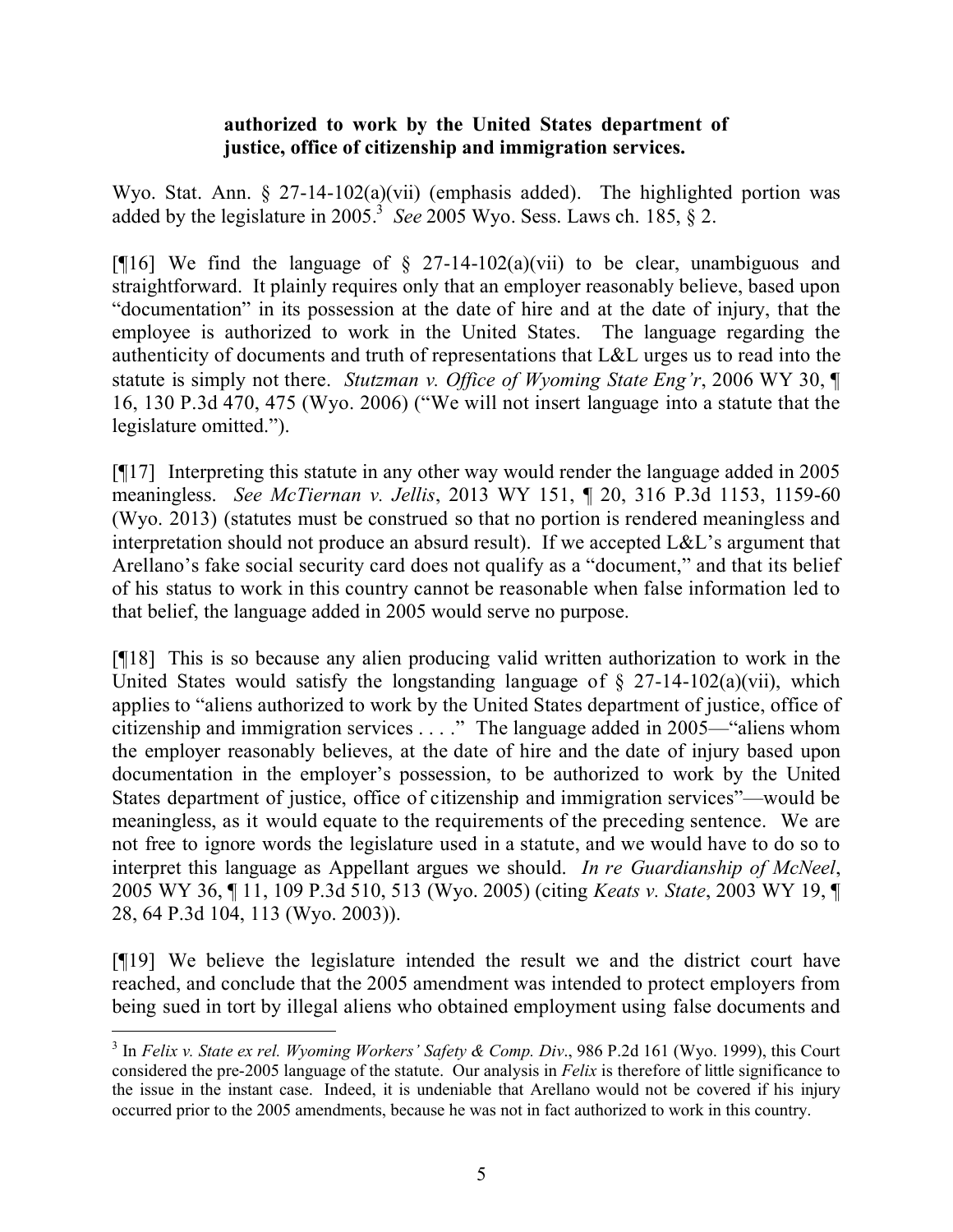information. *See* 5 Arthur Larson & Lex K. Larson, *Larson's Workers' Compensation Law* § 66.03 (2014) ("Employment of Illegal Aliens"). If illegal aliens believed by their employers to have authorization to work in this country were not employees for workers' compensation purposes, they could sue and recover damages both from the employer and coemployees by proving ordinary negligence. Damages would be limited only by whatever a particular injured employee could persuade a jury to award, while workers' compensation benefits are limited. Paradoxically, therefore, an injured worker who is lawfully in this country could conceivably receive considerably less than a worker who is working illegally could recover in a tort action.

[¶20] It is most likely that the legislature sought to limit the exposure of employers who reasonably believe an employee is authorized to work here even when he is actually not. A reasonable but mistaken belief would almost necessarily be based on false documents and representations. On the other hand, the legislature evidently intended to expose employers who knew they had hired illegal aliens to tort liability, perhaps as a deterrent.

[¶21] Further supporting our conclusion is our recent examination of this statute under *contra* circumstances. *See Herrera v. Phillipps*, 2014 WY 118, 334 P.3d 1225 (Wyo. 2014). In *Herrera*, an employee sued his employer in tort seeking to recover damages for injuries sustained on the job. *Id.,* ¶¶ 4-5, 334 P.3d at 1227. The employer moved for summary judgment, arguing that it was immune from suit due to the workers' compensation bar. The employee argued that his employer was not immune because he was not an "employee" under the statutory definition found in the Act; that is, because he was not legally authorized to work in the United States and the employer did not have a reasonable belief that he was authorized to work in this country. *Id.* The district court granted the employer's motion for summary judgment, concluding that there was no genuine dispute as to the material fact that the employer reasonably believed the employee was authorized to work in the United States. *Id*, ¶ 7, 334 P.3d at 1227*.*

[¶22] We reversed, finding a genuine issue of material fact as to whether the employer reasonably believed that the employee was authorized to work in the United States based on the documents in its possession (*i.e*., an incomplete Form I-9). *Herrera*, ¶ 17, 334 P.3d at 1230. In so doing, we examined  $\S 27$ -14-102(a)(vii) and explained:

> [Employee's] argument, taken to its logical limit, is that an employer must have a properly completed I-9 in its possession in order to prove that it had a reasonable belief that an employee is authorized to work. The statutory language does not allow such an interpretation. The statute requires a reasonable belief "based upon documentation in the employer's possession," that an employee is authorized to work. The statute does not specify that the documentation in the employer's possession must be a completed I-9, indicating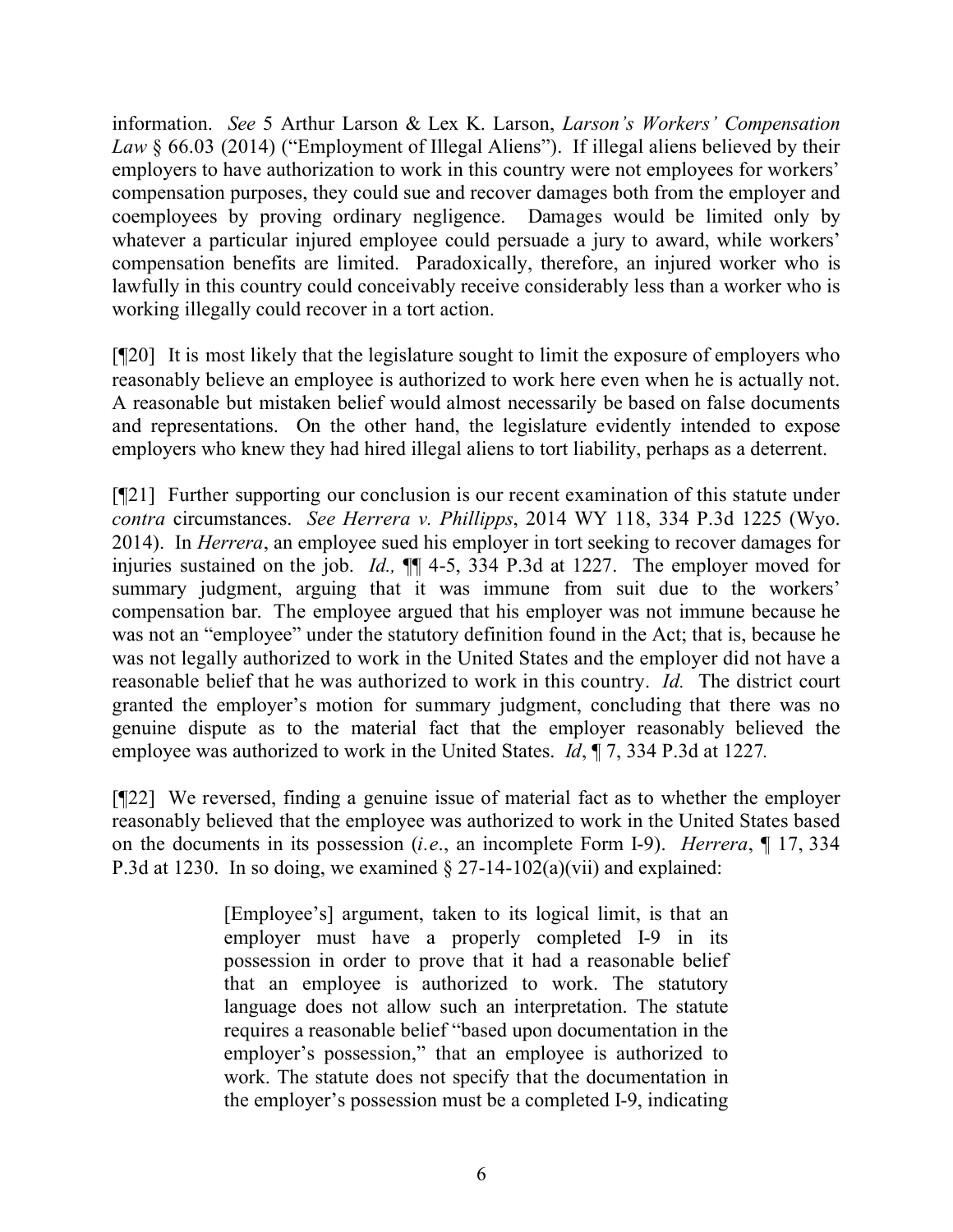that other documents could also provide the basis for a reasonable belief.

*Id.*, ¶ 14, 334 P.3d at 1229.

[¶23] In this case, it is undisputed that L&L believed that Arellano was authorized to work in the United States when it hired him. Its belief was reasonably based upon the information and documentation he provided, even though his social security card later turned out to be a fake and the information in the Form I-9 proved to be false. Based on the unchallenged findings of fact made by the OAH hearing examiner and the clear language of  $\S 27$ -14-102(a)(vii), we can only conclude that Arellano was an employee as contemplated by the Act. Thus, the OAH's conclusion to the contrary was not in accordance with the law.

# *Fraudulently obtaining employment by providing false documents*

[¶24] In its second issue, L&L argues that the misrepresentations Arellano made should preclude any right to receive benefits. L&L relies on Wyo. Stat. Ann. § 27-14-510(a), which provides for criminal penalties for any person who makes false statements to obtain payment under the Act. It also relies on Wyo. Stat. Ann. § 27-14-605(a), which allows an award of benefits based upon fraudulent conduct to be reopened.

[¶25] We are able to succinctly dispose of this argument. These statutes are not applicable to this situation. Instead, they specifically deal with situations in which misrepresentations have been made in order to receive benefits under the Act. Section 27-14-510(a) states, for instance, that "[a]ny person who knowingly makes, authorizes or permits any misrepresentation or false statement to be made for the purpose of him or another person receiving payment of any kind under this act is guilty" of a misdemeanor or felony, depending on the amount involved. Wyo. Stat. Ann. § 27-14-510(a) (LexisNexis 2013). There is no evidence that Arellano misrepresented the facts of his injury to L&L, his providers or the Division to receive benefits. There is also no reasonable nexus between the misrepresentations he made to gain employment and his application for benefits for the work-related injury he subsequently suffered.

[¶26] There is a distinction between making a misrepresentation or false statement in obtaining employment and doing the same to obtain benefits under the Act. As one commentator explains, "it has been held that employment which has been obtained by the making of false statements—even criminally false statements—whether by a minor or an adult, is still employment; that is, the technical illegality will not of itself destroy compensation coverage." 5 Larson, *supra*, § 66.04 ("False Statements at Hiring"). The majority of courts in this country are in agreement with this position, and with a few exceptions, illegal aliens are considered covered employees. *Id.*, § 66.03.